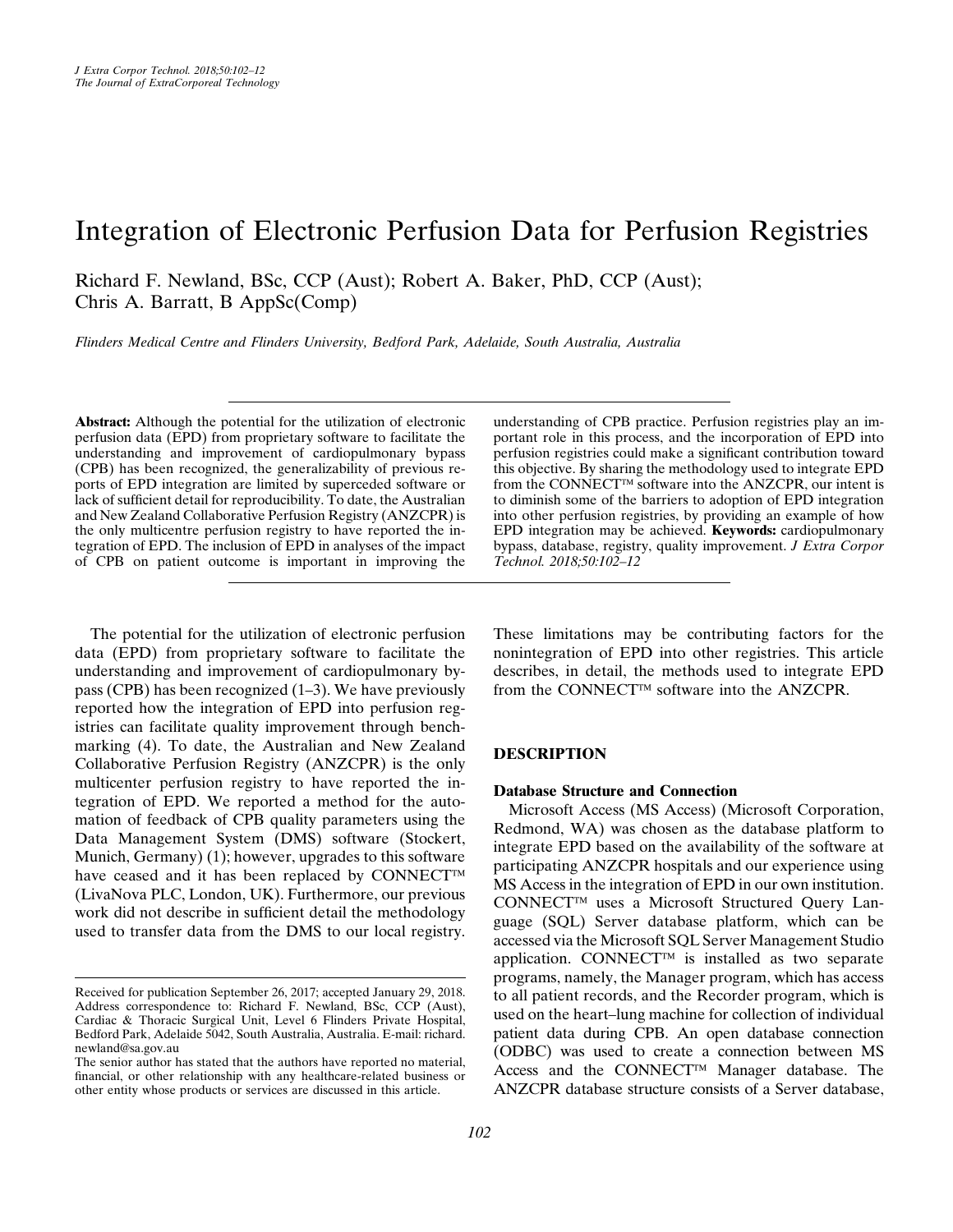

Figure 1. ANZCPR database structure.

a Tables database and a Transfer database (Figure 1). The clinical data-set for the ANZCPR is stored in the Tables database. The Server database provides a front end to the data-set and provides data entry, data export, report generation, and administrative functionality. The Transfer database provides connection and transfer of EPD from  $CONFECT<sup>TM</sup>$  to the Tables database. Each participating ANZCPR hospital has one Tables and Transfer database, but may have multiple Server databases. In a local area network environment, this design allows access to the ANZCPR from either desktop or heart–lung machine computers by linking each instance of the Server database to the Tables and Transfer databases as linked MS Access tables. Using Microsoft Windows 7, ODBC connections were created using the ODBC Data Source Administrator window from the Administrative Tools tab to link the CONNECT<sup>™</sup> tables to the Transfer database.

Administrative rights may be required to achieve integration of EPD from CONNECT<sup>™</sup> or perform other tasks as outlined in this document; therefore, consultation and assistance from Hospital IT departments are recommended.

 $CONF **CT**<sup>TM</sup>$  may either be installed on a local computer or on a hospital-based SQL server. During installation the authentication method is set as either integrated Windows authentication or SQL server authentication. Using the ODBC Data Source Administrator window, a connection to  $CONNECT^{TM}$  is configured using the SQL Server Native Client 10.0 driver if the CONNECT<sup>TM</sup> database is installed on the local computer, or using the SQL Server driver if it is installed on the hospital SQL server. To add a new data source to a locally installed CONNECT<sup>™</sup> database, the server name is localhost sqlexpress. For SQL server connection, the hospital server name is required. Authentication using integrated Windows authentication or SQL server authentication is selected as appropriate. The default database is set to "ConnectManager." An ODBC connection is required for each computer on which the Server database is used for EPD integration.

### Linking Patient Records, Data Encryption and De-Identification of Patient Data

Patient data records in ANZCPR are linked to the corresponding patient data in CONNECT<sup>TM</sup> by entering the ANZCPR CPB procedure number into the 'Case record' field in CONNECT™. Each participating ANZCPR hospital may choose their own CPB procedure numbering system. Within the ANZCPR databases, the CPB procedure number is used as the primary key to link data between tables. Patient identifying data is transferred only to the participating ANZCPR hospital database, and are not exported as part of the collaborative ANZCPR data harvest as per the ethics requirements of the ANZCPR (386.15, Southern Adelaide Clinical Human Research Ethics Committee). Within the ANZCPR Server database, the "demography" table is used to generate and store an autonumber that serves as the unique registry ID for each procedure. A separate table stores a unique hospital ID value. When data is exported for the collaborative data harvest, the hospital ID and the registry ID are exported to create a combination of unique record identifiers without patient identification. CONNECT<sup>TM</sup> has the option of encrypting the patient identifying data (default) which is set as default in the CONNECT<sup>TM</sup> Manager configuration file. It is not possible to link records in CONNECT<sup>TM</sup> for integration of EPD without decryption of patient identification. Instructions for editing the configuration file can be found in the CONNECT<sup>TM</sup> service manual  $[(5)$  $[(5)$ , Section 4.2, p. 62]. In the following command line, value="true" is changed to value="false" to enable decryption and linkage of patient data;

Encrypted: <add key="Database.PatientData.Encryption. Enabled" value="true"/ $>$ 

Decrypted: <add key="Database.PatientData.Encryption. Enabled" value="false"/ $>$ .

Changing this command line will result in subsequent records being stored with decrypted data. Records already encrypted may be decrypted using the CONNECT Manager Configuration Studio application, as described in the Service Manual  $(5)$  $(5)$ , Section 5.7.1, p. 123].

#### CONNECT™ EPD Structure

 $CONF  $\mathbb{C}$  and  $\mathbb{C}$  and  $\mathbb{C}$  and  $\mathbb{C}$  and  $\mathbb{C}$  and  $\mathbb{C}$  and  $\mathbb{C}$  are  $\mathbb{C}$  and  $\mathbb{C}$  are  $\mathbb{C}$  and  $\mathbb{C}$  are  $\mathbb{C}$  are  $\mathbb{C}$  are  $\mathbb{C}$  are  $\mathbb{C}$  are  $\mathbb{C}$  are  $\mathbb{C}$  a$ storage of various clinical data such as patient details, CPB equipment and disposables, priming solutions, laboratory biochemical data, cardioplegia delivery, procedural details, heart–lung machine, and patient monitoring data. The  $CONF  $\mathbb{C}$  tables currently used for EPD transfer into$ the ANZCPR and description of clinical data contained therein are listed in [Table 1.](#page-2-0) The structure of most of the tables is in wide format, in which each different data variable is stored in a separate column; however, for the PerfusionStreamData table, the different variables from the physiological monitor are stored together in one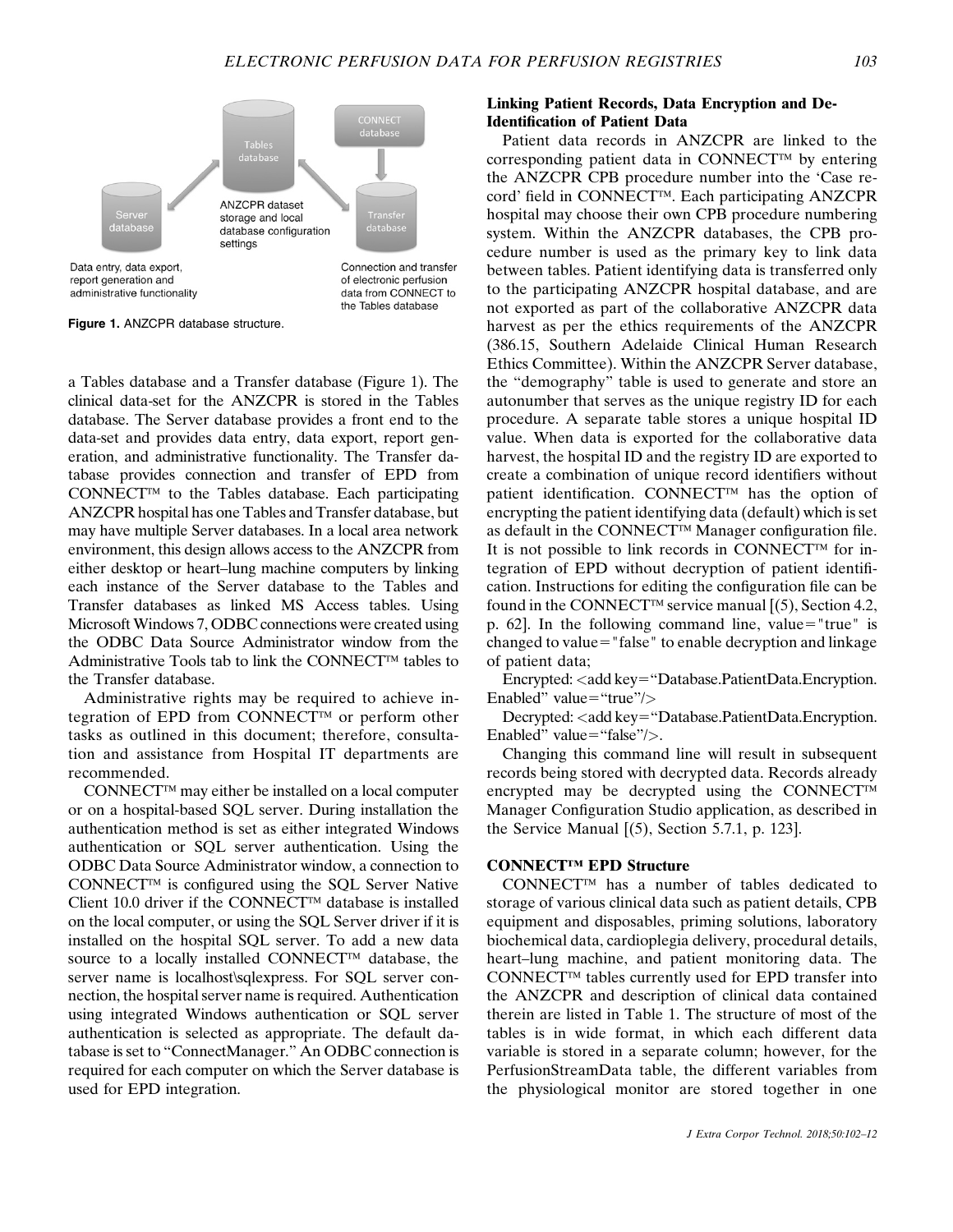| <b>CONNECT Table Name</b> | Data Description                                                                                                                     | <b>Storage Frequency</b> |
|---------------------------|--------------------------------------------------------------------------------------------------------------------------------------|--------------------------|
| CalculationData           | Calculated CPB data variables eg; cardiac index, systemic vascular resistance, etc.                                                  | Every 20 seconds         |
| CardioplegiaData          | Cardioplegia details; type, route, temperature, pressure, volume, etc.                                                               | Per dose delivered       |
| CoagulationData           | Coagulation test results; activated clotting time, prothrombin time, etc.                                                            | Per sample               |
| EventData                 | CPB events recorded automatically (alarms, timers, etc.) and as entered by the Perfusionist                                          | Per event                |
| GasFlowData               | Gas flow data recorded from the electronic blender; gas flows, $FiO2$ , etc.                                                         | Every 20 seconds         |
| LaboratoryData            | Blood gas machine data (external to heart-lung machine)                                                                              | Per sample               |
| MetabolicData             | Data for calculated oxygen delivery and carbon dioxide elimination                                                                   | Every 20 seconds         |
| Patient                   | Patient details; name, date of birth, gender, etc.                                                                                   | Per patient              |
| PerfusionData             | Heart lung machine data; pump flows, pressures, temperatures etc.                                                                    | Every 20 seconds         |
| PerfusionStreamData       | Patient physiologic monitoring data; blood pressures, temperatures, heart rate, etc.                                                 | Every 20 seconds         |
| Surgery                   | Primary key field (SurgeryGuid), and procedural data for each record; date of operation, case<br>record numbers (unique identifiers) | Per procedure            |
| SurgeryAttributeValue     | Reference table used to categorize system values                                                                                     | n/a                      |
| SurgeryCaseData           | Patient and procedural details; height, weight, urgency of procedure, blood type, etc.                                               | Per procedure            |
| SurgeryEquipment          | CPB hardware, disposables, cannulae, implants, etc.                                                                                  | Per procedure            |
| SurgeryTeamMember         | Operating team member names                                                                                                          | Per procedure            |
| SurgeryTeamRole           | Reference table used to categorize professions of team members                                                                       | n/a                      |
| SurgeryVolume             | Fluid and drug administration or loss values                                                                                         | Per event                |
| TimerData                 | Timer values for the HLM (CPB, clamp, etc.) and for events defined as having timer values                                            | Per timer                |

<span id="page-2-0"></span>Table 1. CONNECT<sup>™</sup> tables used for transfer of data into the ANZCPR.

column. To separate individual values, a specific process was developed using Visual Basic for Applications (VBA), the scripting language used within MS Access. The VBA script development to convert the physiological data stream into a data table in wide format was a key component of the EPD integration into ANZCPR. The intraoperative data in the CONNECT<sup>TM</sup> tables is timestamped, allowing linkage of the physiological data to the procedural and device data. The unique identifying value for each record within the CONNECT™ database is stored in the "Guid" field in the Surgery table. This value is stored in each table containing procedural data in the "SurgeryGuid" field. In a relational database, this is known as the primary key.

#### Initiation of the EPD Integration Process

Not all data from each table are transferred to the ANZCPR. All heart–lung machine, cardioplegia, blood gas, and physiological data are transferred; however, all other ANZCPR data-set variables that can be obtained from the CONNECT<sup>™</sup> EPD are populated through the use of VBA programing contained within a module in the Transfer database. To activate the transfer of the EPD, the user clicks a button on the current patient record form in the Server database [\(Figure 2](#page-3-0)). Clicking the button activates a VBA subroutine that initially checks whether the Transfer database is currently in use, to limit transaction to one record at a time. If the Transfer database is ready to begin a new transaction, the ANZCPR CPB procedure number of the current record is stored in a transaction table in the Tables database. A "transaction in progress" indicator is set and remains in place until data processing and transfer is complete. A configuration table is used to store the location of the Transfer and Tables databases at each participating hospital that can be referenced in the VBA subroutine. The location of the Transfer database is determined, the database is opened, and the EPD integration process is initiated. In order for the VBA subroutine to reference the appropriate libraries (listed in Appendix 1), these should be initialized in MS Access. The VBA subroutine for initiating the EPD process is reported in Appendix 2.

#### EPD Integration Process

The VBA subroutines and functions for the EPD integration process are contained within a module in the Transfer database. The overall process is controlled from a main subroutine that calls other subroutines and functions to perform specific tasks. The sequence is executed as follows; initially, the ANZCPR CPB procedure number that was stored as part of the EPD initiation process is determined. Using SQL the CPB start and stop times are determined by searching for these data in the CPB event data table (EventData).

The physiological data stream is converted into a data table in wide format. This process activates a separate subroutine for this purpose which

- defines the labels of the field names to search for in the data stream.
- creates a record-set using an SOL query.
- evaluates each stream of data to extract the numerical values for each field name.
- populates a table in the Transfer database with the data.

Because the physiological variables collected at each participating hospital may be different, the subroutine must include each CONNECT<sup>™</sup> label used, and these must also be fields in the Transfer database table. Consistency in labeling CONNECT™ physiological variables should be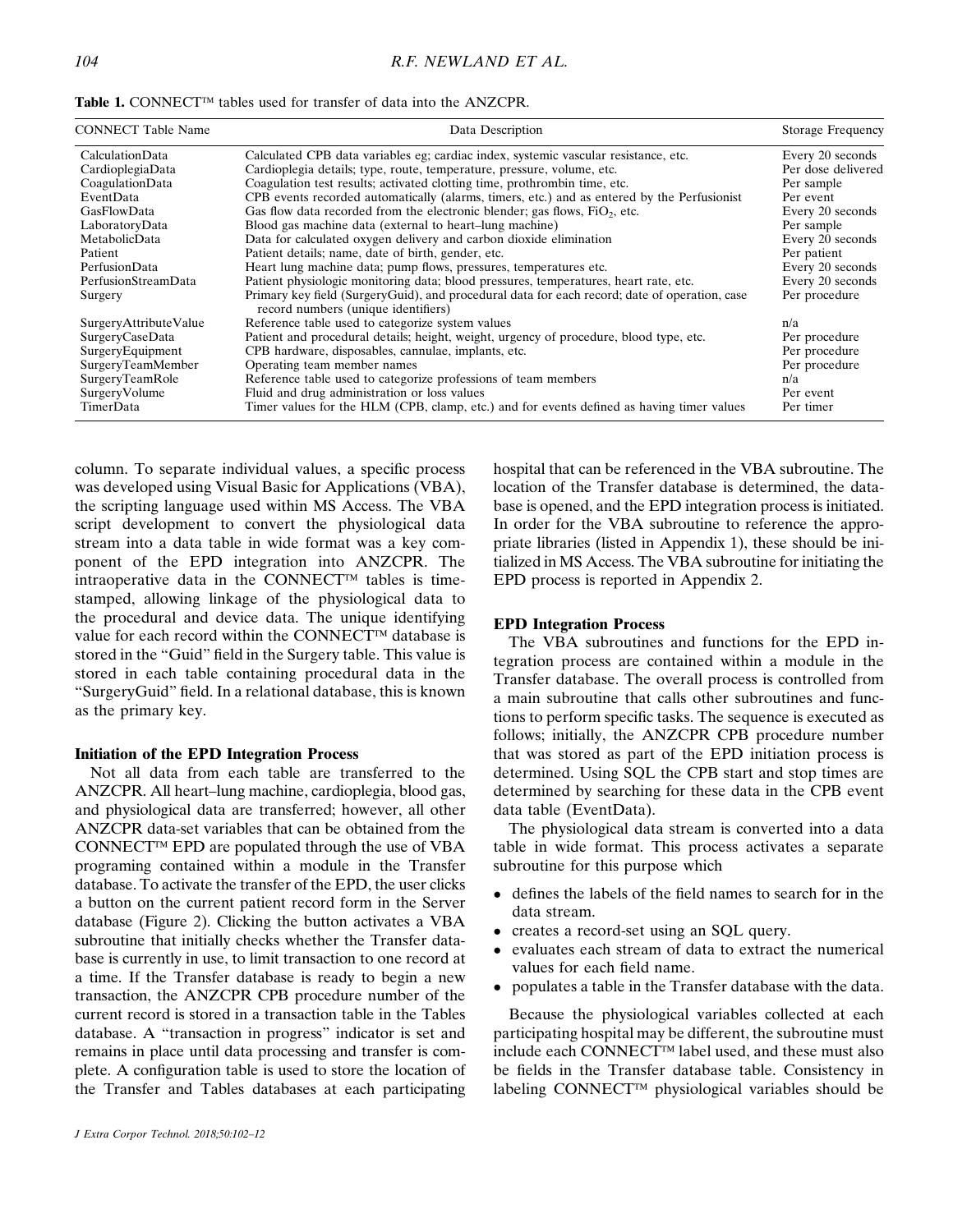### <span id="page-3-0"></span>Australian and New Zealand Collaborative Perfusion Registry

[V2.4 Connect]

#### **Current user:** rnewland

Demography/Patient Data entry





Figure 2. The current patient record form; to transfer data from CONNECT<sup>IM</sup> to the ANZCPR, the user clicks the electronic import button.

maintained across participating hospitals. This table is empty at the beginning of the EPD integration process. The data from each individual patient record are then used to generate calculated variables and then the complete physiological data-set is appended to a registry table (ConnectPerfusionData) for the storage of multiple patient records. Generating calculated variables creates a single record summary from the multiple data points collected during the bypass period every 20–60 seconds for each procedure. For example, the average cardiac index during CPB is a single data value calculated from the patient's entire record. Storage of the entire physiological data stream in a dedicated table in a wide format is an important step in the integration of EPD with the CONNECT<sup>TM</sup> system, because it provides storage of the EPD in a format that allows the generation of additional calculated registry variables from the original data if required. The VBA script for the conversion of the physiological data stream is reported in Appendix 3.

EPD variables may be transferred directly from CONNECT<sup>™</sup> data fields (e.g., CPB time); however, most are calculated values during the CPB period, such as minimum hemoglobin, average cardiac index, duration that the mean arterial pressure <50 mmHg. SQL queries are then used to create record-sets along with VBA functions to determine the EPD variables according to the ANZCPR EPD data definitions. The main VBA subroutine with examples of how various types of EPD variables are generated is reported in Appendix 4.

To make calculations on the data from electronic perfusion software, and to transfer certain data fields, some conventions common to all participating sites are required; these include "Rewarm" must be included as a comment during the procedure for calculation of temperature parameters during rewarming. "Heparin" and quantity must be entered to define heparin given during CPB. "Partial bypass" can be commented to remove the period of partial bypass from evaluation of cardiac index for quality indicator calculation purposes. The timer labels "Bypass Start" and "Bypass Stop", and "X-Clamp On" and "X-Clamp Off" must be used. In the coagulation table, the sample type "1st ACT post hep" must be used to define the 1st activated clotting time measurement after heparin is administered. Blood gas, hemoglobin, and glucose values transferred from an external blood machine (intermittent sampling) are used for blood gas and electrolyte quality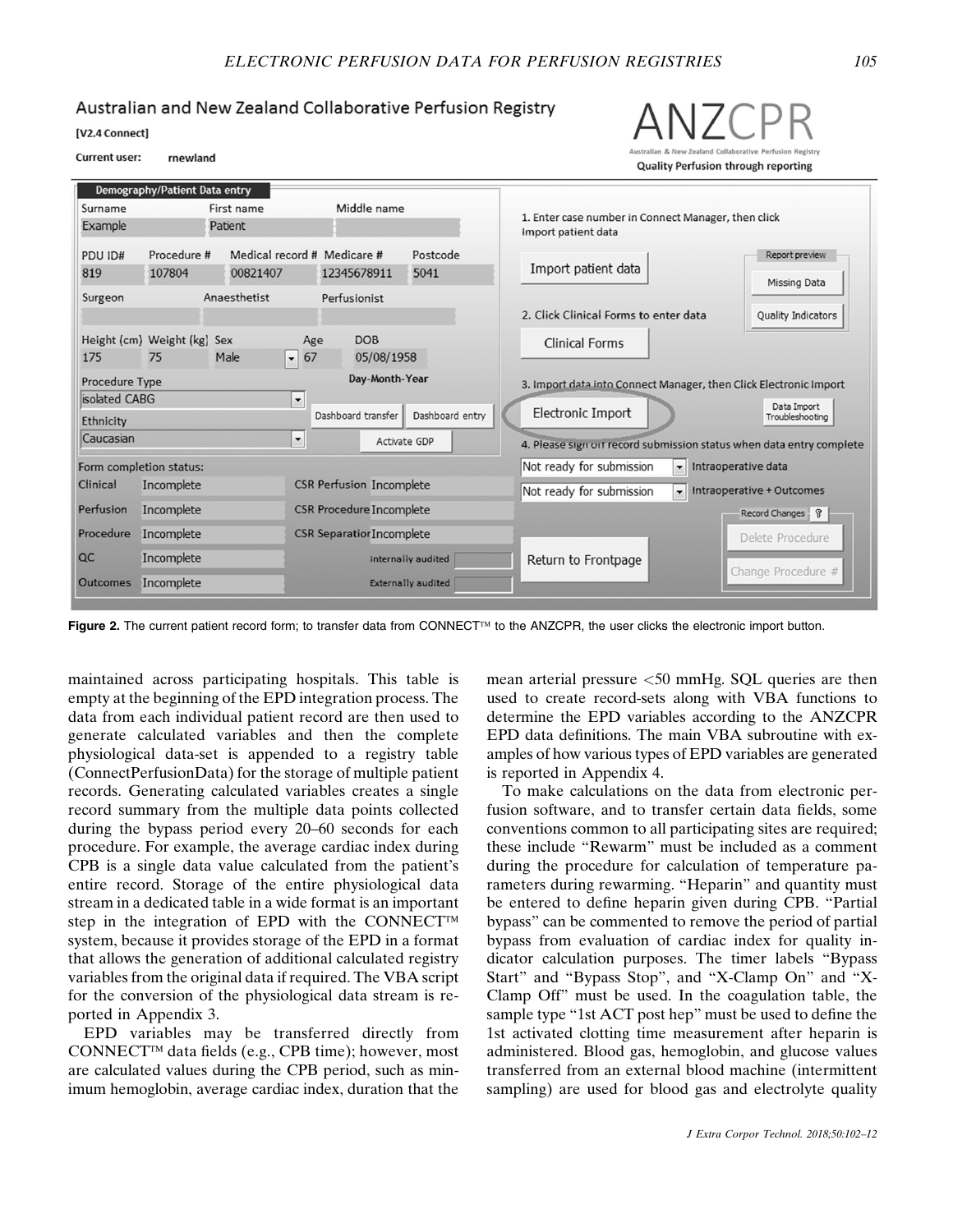indicator data. Continuous blood gas data are used for quantification of oxygen delivery if the Spectrum M4 monitor (Spectrum Medical, Gloucester, UK) is used. In this case, arterial flow data is obtained from the M4. Because not all centers use continuous blood gas monitoring with an arterial flow probe, the arterial flow rate from the heart–lung machine is used for calculated cardiac index parameters.

The values returned from each query or function are updated to the appropriate field within the ANZCPR using a specific subroutine reported in Appendix 5. Additional miscellaneous subroutines utilized for the EPD process are reported in Appendix 6. Once the physiological stream data have been processed, the data in the Transfer database table are deleted in preparation for the next patient record to be processed. Finally, the transaction table is reset to allow processing of the next EPD record.

Because CONNECT<sup>™</sup> does not allow deletion of event data from the record, errors in manual data entry are marked with "E" in the comment field for each event, which allows exclusion of these events from analysis. A configuration table in the ANZCPR allows for variation in units of hemoglobin measurement, blood gas pressure units, and data collection interval.

### ANZCPR Database Elements for EPD Integration

The database tables and field names that are required within the ANZCPR are listed in Table 2. The Tables database has the following four tables that are used for EPD integration:

- The Config table stores the data collection interval and units of measurement for hemoglobin and blood gas values.
- The ItemLocations table stores the location of the Tables and Transfer databases.
- The sysFlags table stores the current status of the EPD integration process (whether a record is currently being processed).
- The ConnectPerfusionData table stores the perfusion stream data in wide format.

The Transfer database has one table (Perfusion-StreamData) for temporary storage of the CONNECT™ perfusion data stream to facilitate conversion to wide format. The perfusion data stream is stored permanently in the ConnectPerfusionData table in the Tables database. All other tables accessed by the Transfer database are linked tables stored in the CONNECT<sup>TM</sup> database or the Tables database.

#### Table 2. ANZCPR table structure.

| <b>Transfer Database</b>                                                                                              |                                                                                                                                        |                             |                                                                                                                                               |  |  |
|-----------------------------------------------------------------------------------------------------------------------|----------------------------------------------------------------------------------------------------------------------------------------|-----------------------------|-----------------------------------------------------------------------------------------------------------------------------------------------|--|--|
| <b>Local Table</b>                                                                                                    | <b>Field Name</b>                                                                                                                      | Data Type                   | <b>Description</b>                                                                                                                            |  |  |
| PerfusionStreamData                                                                                                   | ID<br>CONNECT perfusion stream data variables                                                                                          | AutoNumber<br>Number        | Primary key<br>CONNECT perfusion stream data variables with one<br>field per variable                                                         |  |  |
| <b>Linked Table</b>                                                                                                   | Location                                                                                                                               |                             |                                                                                                                                               |  |  |
| Config<br>ConnectPerfusionData<br>ItemLocations<br>sysFlags<br><b>ANZCPR</b> data-set tables<br><b>CONNECT</b> tables | Tables database<br>Tables database<br>Tables database<br>Tables database<br>Tables database<br>CONNECT EPD tables as listed in Table 1 |                             |                                                                                                                                               |  |  |
| <b>Tables Database</b>                                                                                                |                                                                                                                                        |                             |                                                                                                                                               |  |  |
| <b>Local Table</b>                                                                                                    | <b>Field Name</b>                                                                                                                      | Data Type                   | <b>Description</b>                                                                                                                            |  |  |
| Config                                                                                                                | Datatype<br><b>H</b> bunits<br>Gasunits                                                                                                | Number<br>Number<br>Number  | Data collection interval in seconds<br>Numeric code for either $g/dL$ or $g/L$<br>Numeric code for either kPa or mmHg                         |  |  |
| ItemLocations                                                                                                         | Item<br>itemLoc                                                                                                                        | Text<br>Text                | Database name (TablesDb, TranferDb)<br>Database file location $\&$ filename (e.g. c:\Tables.mdb)                                              |  |  |
| sysFlags                                                                                                              | Flagname<br>Flag<br>Procnum                                                                                                            | Text<br>Yes/No<br>Text      | Set to 'IsImporting' during EPD transfer<br>Set to 'Yes' during EPD transfer<br>ANZCPR procedure number during EPD transfer                   |  |  |
| ConnectPerfusionData                                                                                                  | Procnum<br>Timestamp<br>CONNECT perfusion stream data variables                                                                        | Text<br>Date/Time<br>Number | ANZCPR procedure number<br>Time of data storage in CONNECT<br>Storage of perfusion stream data in wide format. One<br>field for each variable |  |  |
| <b>ANZCPR</b> data-set tables                                                                                         | Procnum                                                                                                                                | Text                        | ANZCPR procedure number                                                                                                                       |  |  |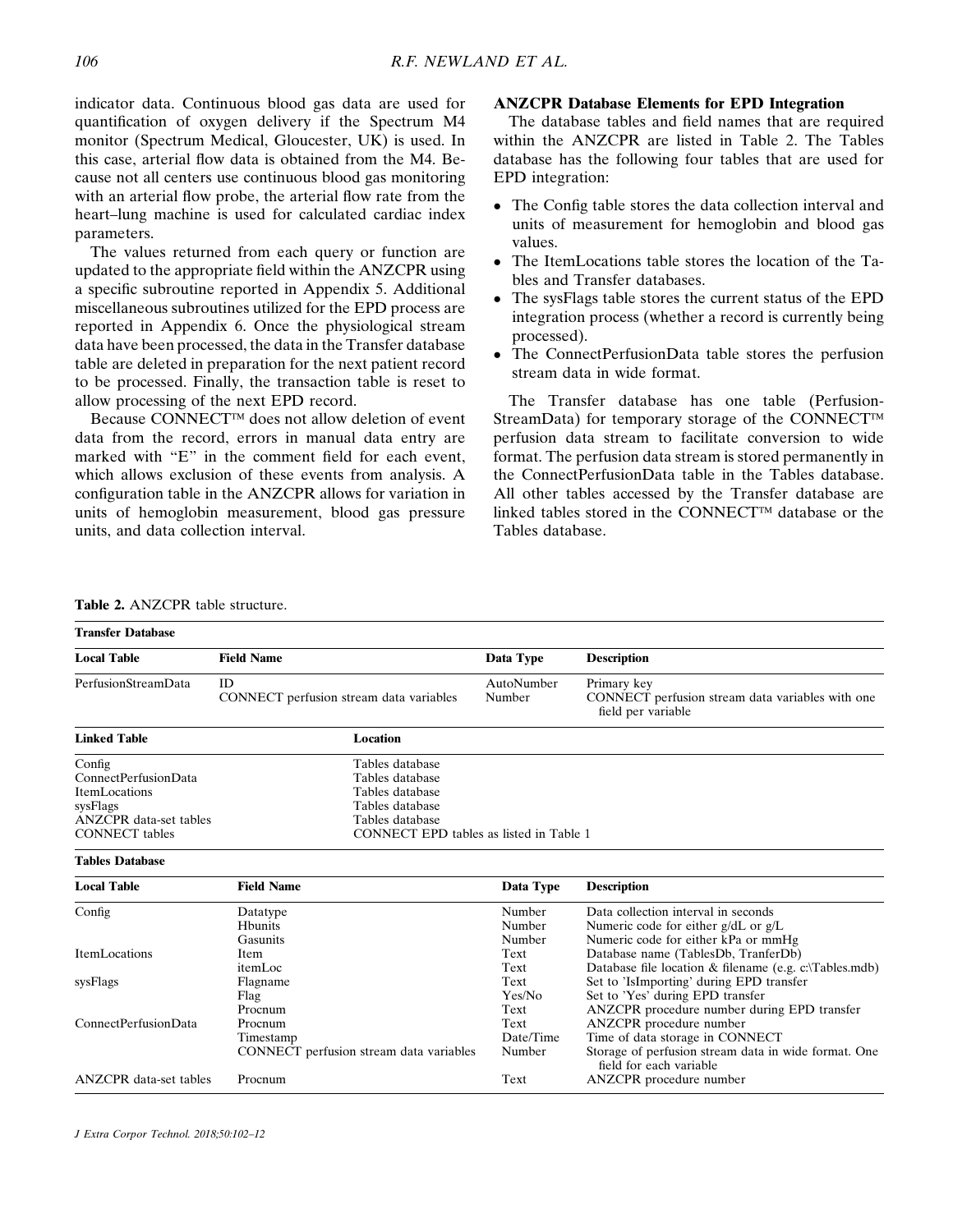<span id="page-5-0"></span>Currently, 88 of the 310 variables that comprise the ANZCPR data-set are generated from EPD integration. These variables are stored throughout each of the ANZCPR data-set tables. ANZCPR data-set variable definitions are available on the ANZCPR website [\(www.anzcpr.org\)](http://www.anzcpr.org).

#### DISCUSSION

This article describes the process to integrate EPD from the CONNECT<sup>TM</sup> software into the ANZCPR. Although this method specifically applies to integration of data from the CONNECT<sup>™</sup> software into an MS Access database, the principles of EPD integration can be generalized to other perfusion data collection systems and registry datasets. These principles include: creation of registry variables that can be populated with EPD either directly or derived through calculation; procedural record data linkage between the registry and the EPD source database through a unique identifier; development of a process to query the EPD source database and update the registry variables; and additionally, store the EPD in a format that allows access generation of additional registry variables if required. We have reported the main VBA subroutine used with examples of how various types of EPD variables are generated in the ANZCPR. These examples can be generalized to other perfusion registry variables through alteration of the SQL query structure to suit the registry variable definition and the EPD source.

An important consideration in the automated collection of data is limiting the impact of erroneous data. For example, continuous data from online blood gas monitoring devices may be erroneous until calibration of a sample has been performed. Similarly, errors in pressure or temperature measurements may occur. Data processing can be used to limit the influence of erroneous data through the development of specific approaches to each issue, for example, continuous blood gas data can be excluded from analysis until the time that the first calibration sample is received. Data that are clearly outside of normal physiological ranges can also be excluded. Furthermore, in a registry setting, some variation in the accuracy of certain data variables may occur. For example; variation in the accuracy of arterial outlet temperature may be influenced by differences in accuracy of oxygenator temperature probes. Variation in the accuracy of flow rates, used to calculate cardiac index and oxygen delivery may be introduced, either by using fixed arterial pump flow rates for all values irrespective of flow through arterial-venous shunts in the CPB circuit or because of the positioning of ultrasonic flow probes in relation to shunts.

Although the potential for EPD to influence perfusion practice has been demonstrated  $(1-3)$ , the generalizability of previous reports of EPD integration is limited by superceded software or lack of sufficient detail for reproducibility. The ANZCPR have used EPD to achieve multicenter process improvement as an example of how EPD can be used for generation of CPB quality indicators (QI) (4) to facilitate continuous monitoring of QI parameters and benchmark local performance to other hospitals. The inclusion of EPD in analyses of the impact of CPB on patient outcome is important in improving the understanding of CPB practice on outcome. Perfusion registries play an important role in this process, and the incorporation of EPD into perfusion registries could make a significant contribution toward this objective. By sharing the methodology used to integrate EPD from the CON- $NECT^{TM}$  software into the ANZCPR, our intent is to diminish some of the barriers to adoption of EPD integration into other perfusion registries, by providing an example of how EPD integration may be achieved.

### **REFERENCES**

- 1. Newland RF, Baker RA, Stanley R. Electronic data processing: The pathway to automated quality control of cardiopulmonary bypass. J Extra Corpor Technol. 2006;38:139–43.
- 2. Baker RA, Newland RF. Continuous quality improvement of perfusion practice: The role of the electronic data collection and statistical control charts. Perfusion. 2008;23:7–16.
- 3. Stammers AH, Trowbridge CC, Pezzuto J, et al. Perfusion quality improvement and the reduction of clinical variability. J Extra Corpor Technol. 2009;41:48–58.
- 4. Baker RA, Newland RF, Fenton C, et al. Perfusion downunder collaboration. Developing a benchmarking process in perfusion: A report of the perfusion downunder collaboration. J Extra Corpor Technol. 2012;44:26–33.
- 5. CONNECT<sup>™</sup> Service Instructions.Version 01/2014-SM-45-90-14.02 ENG.

### APPENDIX 1

The following libraries should be initialized in MS Access through the Microsoft VBA editing window; VBA

MS Access 14.0 object library Microsoft DAO 3.6 object library OLE automation Microsoft VBA extensibility 5.3 Microsoft scripting runtime Microsoft activeX data objects 2.8 library Microsoft activeX data objects recordset 2.8 library

### APPENDIX 2

VBA subroutine for activating EPD process for current patient record in ANZCPR.

Note: This process is activated on clicking a button on the database form, stored in the server database.

Private Sub cmd\_Import\_CONNECT\_Click() Dim AccessApp As Object

J Extra Corpor Technol. 2018;50:102–12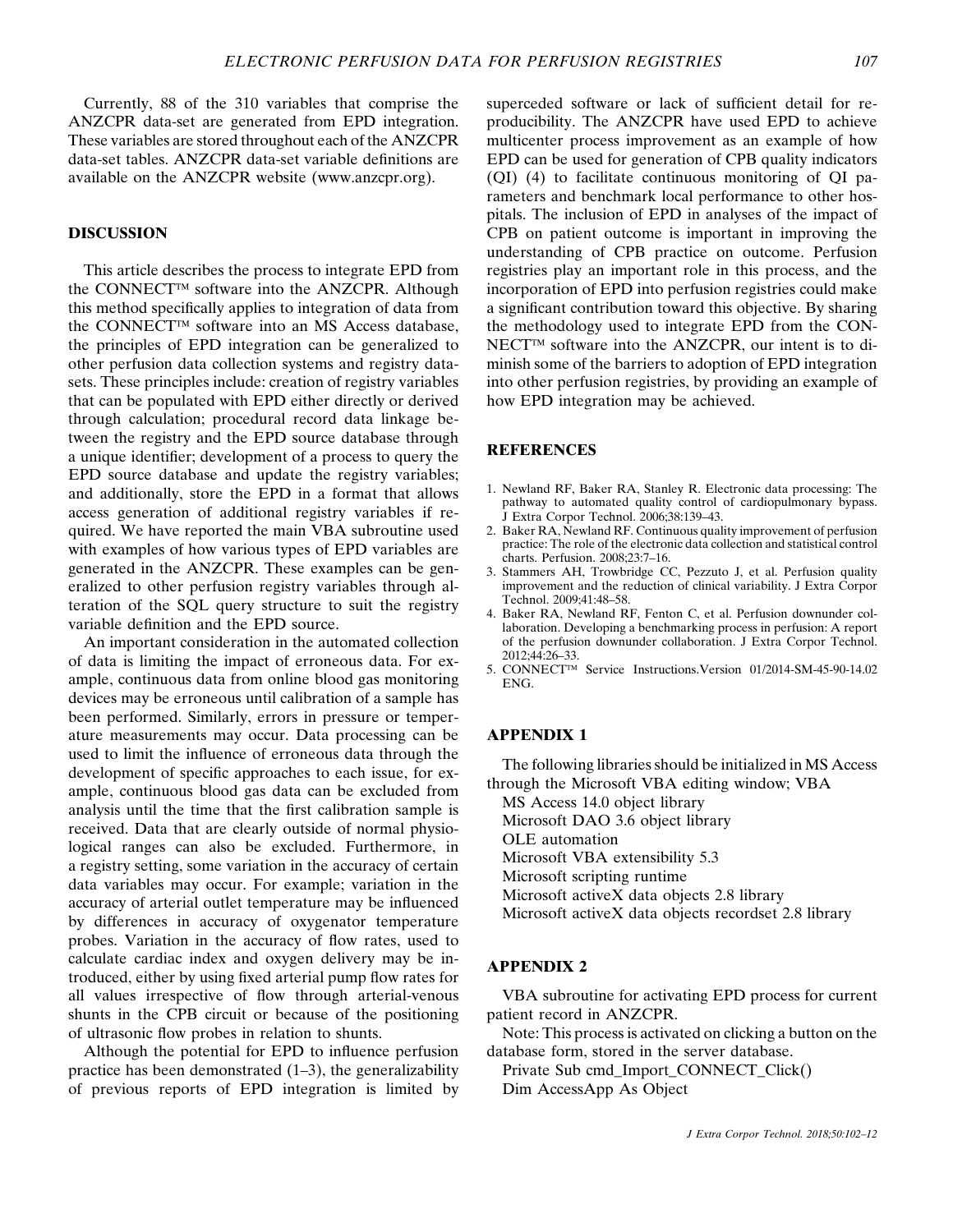Dim curProcnum As String Dim con As ADODB.Connection Dim fInTrans As Boolean 'flag for determining if we are currently in a transaction or not 'This checks to see if the transfer database is currently in use If IsImporting Then MsgBox "Error, import already in progress, exiting", vbOKOnly + vbCritical, "Error" Exit Sub End If Set  $AccessApp = CreateObject("Access.Application")$ If  $SysCmd(acSysCmdAccessVer) > = 11$  Then Call AutomateSecurity(AccessApp) End If If  $MsgBox("Starting transfer", vbOKCancel) = 1$  Then SysCmd acSysCmdInitMeter, " Data Transferring ", 10  $curProcnum = Me.Procnum$ 'preset the transaction flag  $fInTrans = False$  $Set con = CurrentProject.Connection$ ' Start of transaction. con.BeginTrans  $fInTrans = True$ con.Execute ("UPDATE sysFlags SET sysFlags. Procnum =  $"$  & curProcnum & "' WHERE sysFlags.  $FlagName='Importing'')$ con.CommitTrans  $fInTrans = False$ AccessApp.OpenCurrentDatabase DLookup("[itemloc]", "[itemlocations]", "[item] = 'TransferDb'") SysCmd acSysCmdUpdateMeter, 3 AccessApp.Run "Transfer\_CONNECT", UserName SysCmd acSysCmdUpdateMeter, 6 AccessApp.Quit Set  $AccessApp = Nothing$ SysCmd acSysCmdUpdateMeter, 10 MsgBox "Finished Transfer" SysCmd acSysCmdRemoveMeter Me.Refresh Else End If End Sub

## APPENDIX 3

VBA script to extract CONNECT<sup>™</sup> perfusion data stream Note: This script is stored in the Transfer database.

Private Sub Extract\_StreamData(theGUID As String, bpStart As Date, bpEnd As Date, pnum As String)

Dim FieldNameArray As Variant

 $FieldNameArray = Array("HeartRate", "StAlgorithm1",$ "StAlgorithm2", "StAlgorithm3", \_

"ArtPress\_sys", "ArtPress\_dia", "MAP", "CVP", "Naso-PharynigialTemp") 'Note: this list should include all variable names in the PerfusionStreamData Dim NumFields As Integer NumFields =  $UBound(FieldNameArray) + 1$ Dim SQLQuery As String SQLQuery 5 "SELECT s.TimeStamp, s.StreamData, d. Bsa " & \_ "FROM dbo\_PerfusionStreamData s left join dbo\_Surgery CaseData d on d.SurgeryGuid = s.SurgeryGuid "  $\&$ "WHERE s.SurgeryGuid = '" & theGUID & "' and "  $\&$ "s.Timestamp  $\psi$  = #" & Format(bpStart, "yyyy-mm-dd" hh:nn:ss") & "# and" & "s.Timestamp  $\leq$  #" & Format(bpEnd, "yyyy-mm-dd" hh:nn:ss") & "#" & "ORDER BY s.TimeStamp; " OutputLine ("Processing Perfusion stream data") Dim stDataRset As DAO.Recordset Dim stDataTable As Recordset  $Set stDataRest = CurrentDb.OpenRecordset(SQLQuery)$ stDataRset.MoveFirst Set stDataTable =  $CurrentDb.OpenRecordset("Perfu$ sionStreamData", dbOpenTable) Do While Not stDataRset.EOF ' read each record stDataTable.AddNew  $stDataTable("ProcNum").Value = pnum$  $stDataTable("Timestamp")$ .Value =  $stDataRset!TimeStamp$ Dim fcnt As Integer For fcnt  $= 0$  To (NumFields - 1) ' parse out each of the fields and put in table Dim fname As String  $fname = FieldNameArray(fent)$ If (GetFieldValue(fname, stDataRset!StreamData)  $\langle$   $\rangle$  "") Then Dim fval As Variant fval = CDbl(GetFieldValue(fname, stDataRset!StreamData)) If (fname  $=$  "ArtTemp") Then ' ensure values are within a valid range If (fval  $<$  5) Or (fval  $>$  = 100) Then  $fval = Null$ End If End If If (fname  $=$  "Hb") Then ' ensure values are within a valid range If (fval  $<$  1) Or (fval  $>$  = 100) Then  $fval = Null$ End If End If If fname  $=$  "pCO2Art 37" Then ' as above If (fval  $<$  5) Or (fval  $>$  = 120) Then

 $fval = Null$ 

End If

End If

If Not IsNull(fval) Then ' if a value was found then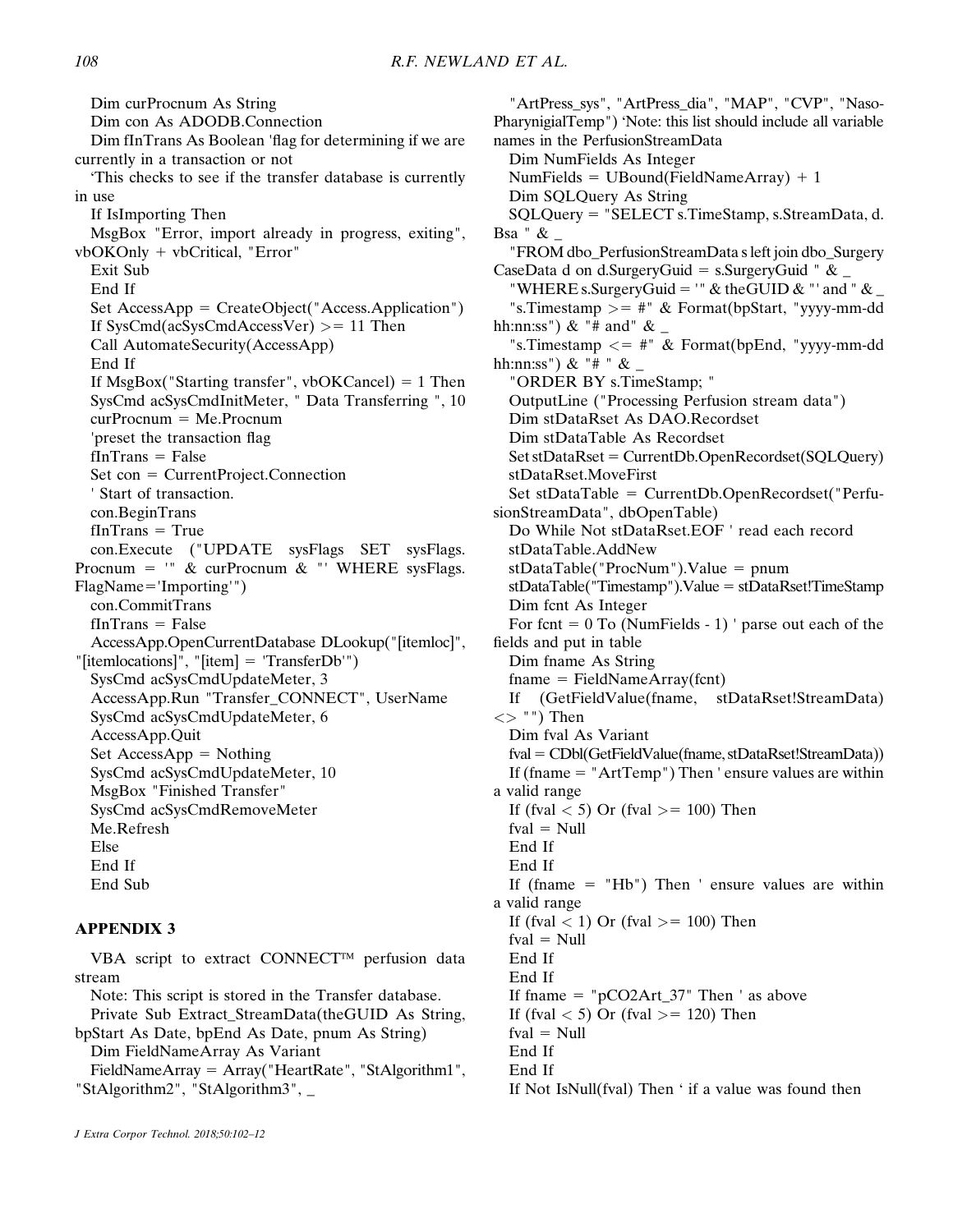$stDataTable(fname).Value = fval 'store it in the per$ fusion data table field

End If End If Next fcnt stDataTable.Update

stDataRset.MoveNext

Loop

End Sub

'This function is to extract the field names from the perfusion data stream

'The string containing the fields and their values is formatted such that an ASCII 30 character '(record separator) surrounds each record, within which an ASCII 31 character (field separator) 'separates the field name from its value

Public Function GetFieldValue(fldName As String, fldStr As String) As String Dim namePos As Integer Dim valPos As Integer Dim valLen As Integer Dim nextSep As Integer Dim fldVal As String  $namePos = InStr(1, fldStr, fldName + Chr(31))$ If IsNull(namePos) Or (namePos  $<= 0$ ) Then GetFieldValue  $=$  "" Else valPos = namePos + Len(fldName) + 1  $nextSep = InStr(valueos, fldStr, Chr(30))$  $vallen = nextSep - valPos$  $\text{fidVal} = \text{Mid}(\text{fidStr}, \text{valPos}, \text{valLen})$  $GetFieldValue = fidVal$ End If End Function

### APPENDIX 4

VBA subroutine for the EPD integration process in ANZCPR. Note: This script is stored in the Transfer database.

Public Sub Transfer\_CONNECT(logusername As String) Dim logProcnum As String 'lookup current CPB procedure number:  $logProcnum = DLookup("Procnum", "sysFlags")$ 'check that the database is not currently processing data: If IsImporting Then MsgBox "Error, import already in progress, exiting", vbOKOnly + vbCritical, "Error" Exit Sub Else CurrentDb.Execute ("UPDATE sysFlags SET sysFlags.  $Flag = True WHERE sysFlags.Flagname='Importing'")$ End If

'retrieve key values that we will need in queries: Dim procGuid As String

Dim patientGuid As String Dim surgDate As Date 'run subroutine to retrive the values: Call GetSurgDetails(logProcnum, procGuid, patient-Guid, surgDate) If procGuid  $=$  "" Then MsgBox "Procnum " & logProcnum & " cannot be found in CONNECT database - no update done." Exit Sub End If OutputLine ("GUID = "  $& procGuid$ ) ' define CPB start and stop times Dim bySQL As String Dim byRSet As Recordset Dim bypassStart As Date ' get time of first bypass start Dim nullBypassStart As Boolean  $extraData.bypassStartTime = Null$  $nullBypassStart = True$  $b\gamma SQL$  = "select min(EventTime) as StartTime From dbo\_EventData " & \_ "where SurgeryGuid = '" & procGuid & "' and " & " ((CommentText is null) or (CommentText  $\langle \rangle$  'E')) and "  $\&$   $\_$ " ((SourceLabel = 'Bypass' and EventLabel = 'Start') or  $(SourceLabel = 'Bypass Start')$ " Set byRSet =  $CurrentDb.OpenRecordset(bySQL)$ If Not byRSet.EOF Then If Not IsNull(byRSet![StartTime]) Then  $by passStart = byRSet![StartTime]$  $extraData.bypassStartTime = byRSet![StartTime]$  $nullBypassStart = False$ End If End If byRSet.Close Dim bypassEnd As Date ' get time that last bypass ends Dim nullBypassEnd As Boolean  $nullBypassEnd = True$  $by SQL = "select max(EventTime) as EndTime From$ dbo\_EventData " & \_ "where SurgeryGuid = '" & procGuid & "' and "  $\&$  \_ " ((CommentText is null) or (CommentText  $\langle \rangle$  'E')) and "  $\&$   $\_$ " ((SourceLabel = 'Bypass' and EventLabel = 'Stop') or  $(SourceLabel = 'Bypass End')$  or  $(SourceLabel = 'Bypass)$ Stop'))"  $Set$  by  $RSet$  = CurrentDb.OpenRecordset(by $SOL$ ) If Not byRSet.EOF Then If Not IsNull(byRSet![endTime]) Then  $by passEnd = byRSet!endTime$  $nullBypassEnd = False$ End If End If byRSet.Close ' clear the perfusion stream data table from last import

J Extra Corpor Technol. 2018;50:102–12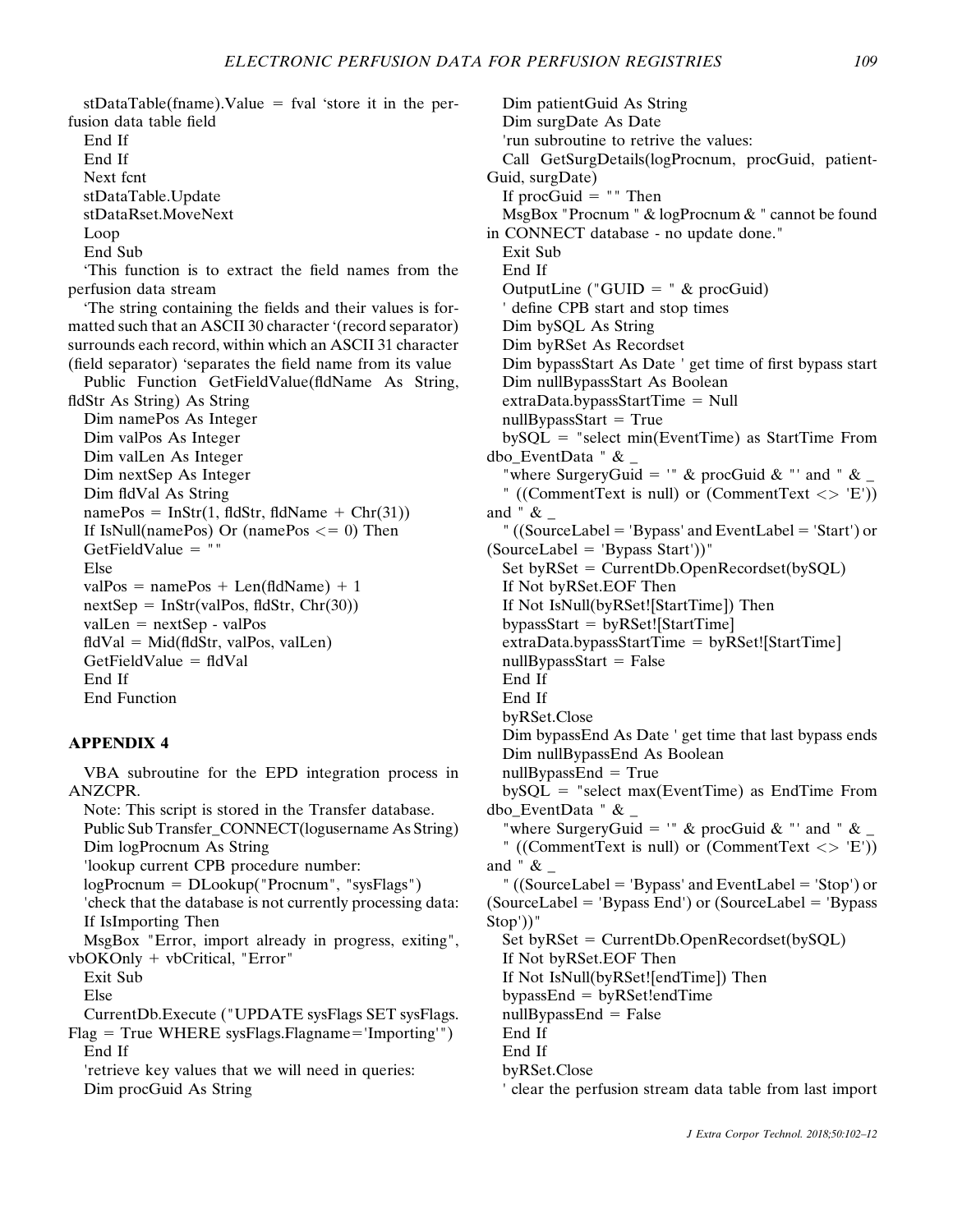CurrentDb.Execute "delete \* from [PerfusionStreamData];" ' now populate table Call Extract\_StreamData(procGuid, bypassStart, bypassEnd, logProcnum) 'This section contains examples of how to generate calculated EPD variables 'Here is an example of retrograde autologous prime volume 'The comment RAP is entered as a volume comment and the volume amount is retrieved Dim RapVol As Integer  $RapVol = 0$  $b\nu\text{SOL}$  = "select Value as RapValue From dbo EventData "  $\&$  \_ "where SurgeryGuid = '" & procGuid & "' and "  $\&$  \_ " ((CommentText is null) or (CommentText  $\langle \rangle$  'E')) and  $" \&$ " (SourceLabel = 'RAP') and SourceType = 'Volume -' "  $Set$  by $RSet$  = CurrentDb.OpenRecordset(by $SQL$ ) If Not byRSet.EOF Then  $RapVol = Nz(byRSet!RapValue, 0)$ End If byRSet.Close 'Here are examples of how to extract minimum and maximum blood gas and electrolyte data, 'incorporating different units of hemoglobin and blood gas pressure. Also a binary 'quality indicator is set for having a blood glucose <4 or  $> 10$ Dim minHb As Single Dim maxHb As Single Dim minCO2 As Single Dim maxCO2 As Single Dim minGlucose As Single Dim maxGlucose As Single Dim Gluc As Integer OutputLine ("Extracting Laboratory max/mins")  $labSQL = "select Min(Hb\_Ext)$  as MinHb,  $Max(Hb\_Ext)$ as MaxHb,  $" \& \_$ "Min(pCO2Art\_37\_ext) asMinCO2,Max(pCO2Art\_37\_ext) as MaxCO2, " & \_ " Min(Glucose\_ext) as MinGlu, Max(Glucose\_ext) as MaxGlu " & \_ " from dbo\_LaboratoryData " & \_ " where SurgeryGuid = '" & procGuid & "' and "  $\&$  \_ " TimeStamp  $>=$  #" & Format(bypassStart, "yyyy-mmdd hh:mm:ss") & "# and " &  $\perp$ " TimeStamp  $\lt$  = #" & Format(bypassEnd, "yyyy-mmdd hh:mm:ss") & "#"  $Set$  labRSet = CurrentDb.OpenRecordset(labSQL) If Not labRSet.EOF Then If  $Nz(DLookup("Hbunits", "Config")) = 1$  Then  $minHb = labRSet!minHb * 10$  $maxHb = labRSet!maxHb * 10$ Else Else Else "&\_ End If 110 R.F. NEWLAND ET AL.

ElseIf Nz(DLookup("Hbunits", "Config")) =  $2$  Then  $minHb = labRSet!minHb$  $maxHb = labRSet!maxHb$ MsgBox ("Bad config value for HbUnits") Exit Sub End If If  $Nz(DLookup("Gasunits", "Config")) = 1$  Then  $minCO2 = labRSet!minCO2$  $maxCO2 = labRSet!maxCO2$ ElseIf Nz(DLookup("Hbunits", "Config")) =  $2$  Then  $minCO2 = labRSet!minCO2 * 7.5$  $maxCO2 = labRSet!maxCO2 * 7.5$ MsgBox ("Bad config value for HbUnits") Exit Sub End If  $minGlucose = labRSet!minGlu$  $maxGlucose = labRSet!maxGlu$ If minGlucose < 4 Or maxGlucose > 10 Then Gluc  $= 1$ Gluc  $= 2$ End If End If labRSet.Close 'Here are examples of how to extract min and max values from the perfusion stream data table Dim perfSQL As String Dim perfRSet As Recordset OutputLine ("Extracting Perfusion min/max/avgs")  $perfSQL = "SELECT Min([NasoPharynigia]Temp]) AS$ [MinOfNaso temp], "  $\&$  \_ "Max([NasoPharynigialTemp]) AS [MaxOfNaso temp], "Max([ArtTemp]) AS [MaxOfArt temp], " & \_ "Min([ArtTemp]) As [MinOfArt temp], " & \_ "Min(Nz([MAP])) AS [MinOfArt P], "  $\&$  \_ "Avg([MAP]) AS [AvgOfArt P] "  $\&$  \_ "FROM PerfusionStreamData " & \_ "WHERE ProcNum = '"  $&$  logProcnum  $&$  "'" Dim Nasomin As Single Dim Nasomax As Single Dim MAPavg As Double Dim Artmax As Single Dim Artmin As Single  $Set$  perf $RSet$  = CurrentDb.OpenRecordset(perfSQL) If Not perfRSet.EOF Then  $Nasomin = perfRSet![MinOfNaso temp]$  $Nasomax = perfRSet![MaxOfNaso temp]$  $MAPavg = perfRSet![AvgOfArt P]$  $Artmax = perfRSet![MaxOfArt temp]$  $Artmin = perfRSet![MinOfArt temp]$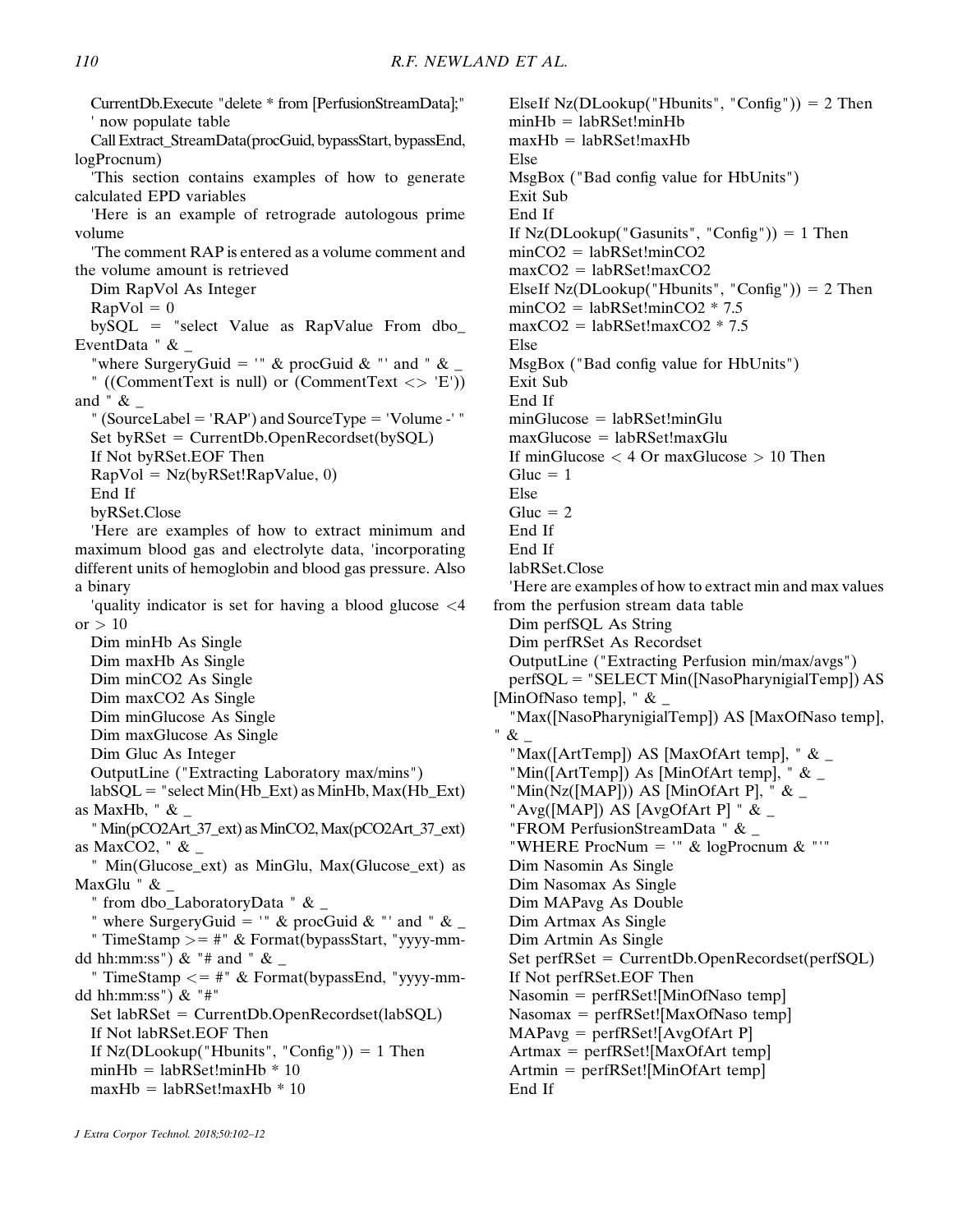perfRSet.Close

'Here is an example of how to extract an average value from the perfusion data table

 $perfSQL = "SELECT Avg([ArtFlow]) AS [AvgOfArt]$ Flow] "  $\&$   $_{-}$ 

"FROM dbo\_PerfusionData " & \_

"WHERE SurgeryGuid = '"  $\&$  procGuid  $\&$  "' and "  $\&$ 

" TimeStamp  $>=$  #"  $\&$  Format(bypassStart, "yyyy-mmdd hh:mm:ss") & "# and "  $\&$ 

" TimeStamp  $\leq$  = #" & Format(bypassEnd, "yyyy-mmdd hh:mm:ss") & "#"

Dim Flowavg As Double

 $Set$  perfRSet = CurrentDb.OpenRecordset(perfSQL) If Not perfRSet.EOF Then

 $Flowavg = perfRSet![AvgOfArt Flow]$ 

End If

perfRSet.Close

'To update the values returned from the queries into a registry table, use this syntax, 'according to the registry table and field name; 'eg upd $SQL = "UPDATE [ Register$ table name] SET [Registry field name]  $=$  "  $\&$  [vba variable name] & "

Dim updSQL As String

updSQL 5 "UPDATE ANZCPR\_Perfusion SET Hbmin = " & minHb & ", " &  $\overline{\phantom{a}}$ 

"Hbmax = " & maxHb & ", " &

"Nasomin = "  $\&$  Nasomin  $\&$  ", "  $\&$ 

"Nasomax = " & Nasomax & ", " &  $\overline{\phantom{a}}$ 

"Artmax = " & Artmax & ", " &  $\overline{\phantom{a}}$ 

"Artmin = " & Artmin & ", " &  $_{-}$ 

"MAPavg = " & MAPavg & ", " & \_

"Flowavg = " & Flowavg & ", " & \_

"Glucmin = " & minGlucose & ", " &  $\overline{\phantom{a}}$ 

"Glucmax = "  $\&$  maxGlucose  $\&$  \_

" WHERE Procnum =  $"$  & logProcnum & "'" doUpdate (updSQL)

'Here is an example of how to calculate cumulative time variables and then taking into account the data collection interval

'This is the cummulative time that the MAP was < 40 mmHg; Dim artP40 As Single

 $countSQL = "SELECT COUNT(TimeStamp)$  As The-Count from PerfusionStreamData where  $(MAP >= 30)$  and  $(MAP < 40)$  and procnum = "" & logProcnum & "'"

 $artP40 = getCount(countSQL)$  ' Note: getCount is a function decribed later on

'This is the cummulative time that the arterial outlet temperature was >37 degrees; Dim ATemp37 As Single

countSQL = "SELECT COUNT(Timestamp) As TheCount from PerfusionStreamData where (ArtTemp > 37) " & " and procnum = '" & logProcnum & "'"

 $ATemp37 = getCount(countSQL)$ 

'Determining the data collection interval from the configuration table; Dim BDQCfactor As String

If  $Nz(DLookup("Datatype", "Config")) = 2$  Then  $BDOCfactor = "0.5"$ Else OutputLine ("BD - QC Update 20 sec")  $BDOCfactor = "0.333333333"$ End If Dim countSQL As String 'Updating the data taking into account the data collection interval;  $updSQL = "UPDATE ANZCPR_PerfQC$ set artP40 = " & artP40 & "\*" & BDOCfactor & ", " & "[ATemp>37] = " & ATemp37 & "\*" & BDQCfactor  $\&$ " WHERE Procnum =  $"$  & logProcnum & "'" doUpdate (updSQL) 'append physiological stream data to multiple record table If IsNull(DLookup("[ProcNum]", "ConnectPerfusionData", "[ProcNum] = '" + logProcnum + "'")) Then CurrentDb.Execute "Append Stream data" End If 'now clear out the temporary stream data table and reset the transaction table CurrentDb.Execute "delete \* from [PerfusionStreamData];" Dim MySQL As String CurrentDb.Execute ("UPDATE sysFlags SET sys  $Flags. Proenum = Null WHERE sysFlags.FlagName=$ 'Importing'") CurrentDb.Execute ("UPDATE sysFlags SET sys- $Flags. Flag = false WHERE sysFlags. FlagName =$ 'Importing'") MsgBox "Transfer complete" Exit Sub End Sub APPENDIX 5

VBA subroutine to update values returned in the SQL queries to the database fields

Note: This script is stored in the Transfer database.

'This subroutine is used to update values returned in the SQL queries to the database fields

Public Sub doUpdate(SQLtoUse As String) Dim updTable As String

If  $Len(SOLtoUse) > 50$  Then

Dim wordArray() As String

 $wordArray() = Split(SQLtoUse)$ 

Select Case wordArray(0) Case "UPDATE"

updTable = wordArray(0) + " " + wordArray(1) +

" ..."

Case "INSERT"

updTable = wordArray(0) + " " + wordArray(1) + " " + word $Array(2) + " ..."$ 

End Select